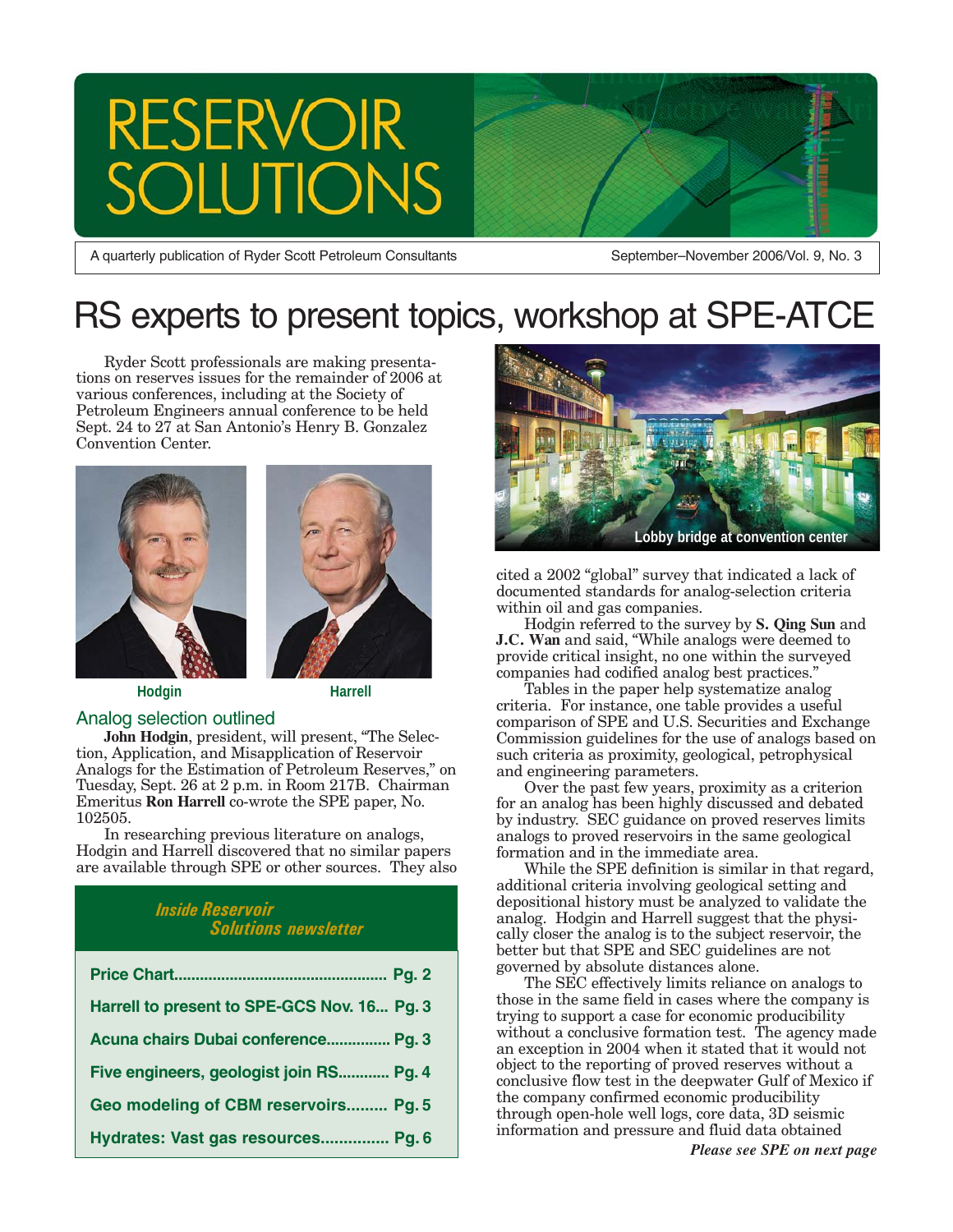#### *SPE—Cont. from Page 1*

through high-quality wireline testing.

In their paper, Hodgin and Harrell state that "this is the only known instance where the SEC technical staff has concluded that a combination of specified, highquality reservoir information can be considered as a de facto analog for a formation test. The SEC has steadfastly refused to allow this same procedure to be acceptable outside the Gulf of Mexico even though similar conditions exist throughout the producing regions of the world."

The authors also address SPE and SEC requirements for similarity. The SEC standard is that the subject reservoir must demonstrate equal or more favorable characteristics in every area of comparability to the analog. "The SEC staff has not allowed any latitude," said Hodgin.

SPE allows reserves to be classified as proved when parameters for the analogous and subject field are the same or similar to each other. Those guidelines prompt questions such as how close is

#### **Publisher's Statement**

*Reservoir Solutions* newsletter is published quarterly by Ryder Scott Company LP. Established in 1937, the reservoir evaluation consulting firm performs hundreds of studies a year. Ryder Scott multidisciplinary studies incorporate geophysics, petrophysics, geology, petroleum engineering, reservoir simulation and economics. With 115 employees, including 72 engineers and geoscientists, Ryder Scott has the capability to complete the largest, most complex reservoirevaluation projects in a timely manner.

### Board of Directors

Don P. Roesle Chairman and CEO John E. Hodgin President Fred P. Richoux Executive V.P.

Larry T. Nelms Managing Senior V.P. Dean C. Rietz Managing Senior V.P. Guale Ramirez Managing Senior V.P. Joseph E. Magoto Managing Senior V.P.

#### *Reservoir Solutions* Editor: Mike Wysatta

Business Development Manager

Ryder Scott Company LP 1100 Louisiana, Suite 3800 Houston, Texas 77002-5218 Phone: 713-651-9191; Fax: 713-651-0849 Denver, Colorado; Phone: 303-623-9147 Calgary, AB, Canada; Phone: 403-262-2799 E-mail: info@ryderscott.com

close? "An evaluator using SPE guidance must exercise some level of reasonable judgement," the authors state.

Hodgin and Harrell also delineate the screening criteria necessary to deem an analog suitable for use in reserves classification and quantification for potential compliance with both SPE and SEC guidelines. Other topics include the application of analogs to support proved undeveloped reserves according to the SEC oneoffset rule and building a case for reasonable certainty.

### Pressure data and reserves

**John McLaughlin**, a petroleum engineer at Ryder Scott, will present, "Uses and Misuses of Pressure Data for Reserves Determination," on Monday, Sept. 25 at 2:50 p.m. in Room 205. The paper, No. 103221, cowritten by **Brad Gouge**, also a petroleum engineer at Ryder Scott, presents applications of pressure data analysis for estimation of reserves under the definitions of the SEC and SPE/ World Petroleum Congress.

The authors comment that pore pressure gradient (PPG) data can be a powerful tool to determine fluid contacts and reservoir continuity. However, PPG data alone is not enough to define water/hydrocarbon contacts for SEC proved reserves. With corroborating data, PPG data may be valid for SPE/ WPC proved categorizations. Other conclusions are as follows:

 PPG data may be used to define the SEC and SPE/WPC proven gas/ oil contacts (GOCs) if the products have nearly equivalent values per reservoir unit volume, data quality is reasonable and supporting information is available. If gas has little value with no current market, evaluators use the logged highknown oil (HKO) as the SEC and SPE/WPC proven GOC.

**EValuators use post-production** PPG data with sufficient supporting engineering and geologic data to prove reservoir connectivity. This data may help expand proved portions of the reservoir beyond the one-offset spacing required for the SEC and SPE/WPC proved undeveloped classifications.

**T** Transient pressure data helps in the estimation of the average reservoir pressure and in the determination of reservoir characteristics that affect well performance. Transient data does not explicitly prove a drainage area for SEC or SPE/WPC purposes.

 $\blacksquare$  If the reservoir initially has a gradient greater than 0.6 psi/ft pressure, use the material balance

*Please see SPE on next page*



**The historical price chart shows published, monthly-average, cash market prices for WTI crude at Cushing (NYMEX), Brent crude and Henry Hub gas.**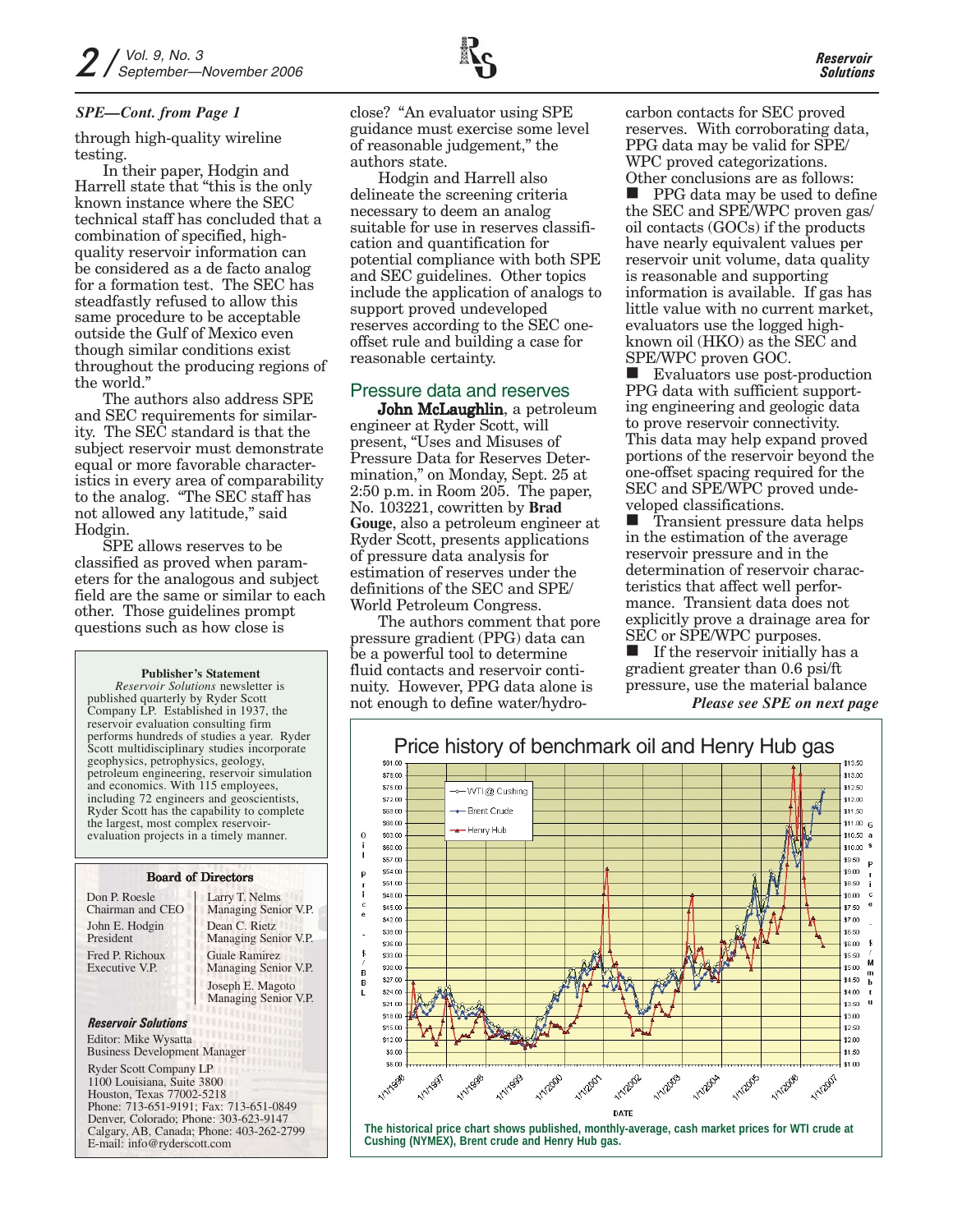





Hodgin and **Bob Wagner**, a consultant and former senior vice president at Ryder Scott, will conduct

course on Saturday and Sunday, Sept. 23 to 24 at the ATCE. They will focus on the estimation of petroleum reserves under SEC and SPE/WPC reserves definitions and discuss

The course covers

### *SPE—Cont. from Page 2*

equation set for overpressured reservoirs.<br> **E** Reservoir abandonment pressures for

 Reservoir abandonment pressures for p/z analyses should be based on ultimate average reservoir pressure. Using the minimum bottomhole pressure determined by facilities constraints and the VLP curves for the well is too low and incorrect.

■ Insufficient buildup/shut-in times may make shutin bottomhole pressures a poor substitute for average reservoir pressures. Using basic well-test equations to compare investigative radius achieved in a shut-in to the well drainage area is a quality control measure that may help identify whether this is an issue.

 Rate-transient material balance is a powerful new tool. The evaluator must carefully review data quality as poor quality introduces too much uncertainty for results to be useful in determining SEC or SPE/WPC proved volumes.

### Other ATCE activities



**Wagner**

proved, probable and possible reserves classifications and reservoir engineering and geoscience methods and their use in case examples. Hodgin and Wagner will also discuss typical errors in estimating reserves and how to avoid them. In addition, the course covers supplemental estimation techniques, such as reservoir simulation and probabilistic methods, and how to apply them.

SPE will award 1.6 continuing education units for this two-day course.

Ryder Scott will also exhibit at booth space 2928. Company staff will distribute literature, software and other items and will be available for discussions.

### Harrell presentation Nov. 16

Chairman Emeritus **Ron Harrell** is scheduled to brief the SPE Gulf Coast Section reservoir study group Nov. 16 on the unified 2007 reserves and resources definitions. The luncheon presentation is scheduled for 11:30 a.m., Thursday, Nov. 16, at the Courtyard on St. James in Houston. For further information or to register, go to www.spegcs.org.

### Acuña chairs IQPC conference

**Herman G. Acuña**, senior vice president at Ryder Scott, was scheduled to chair the "Reserves Valuation, Management and Accounting" conference on September 12 to13 in Dubai, UAE. The conference, hosted by the International Quality & Productivity Center, focuses on strategies in accurately estimating, classifying and reporting reserves. **Acuña**



**Howard Lam** and **Jane Tink**, former vice presidents at Ryder Scott Canada, were promoted to senior vice presidents. **Rick Marsall** and **Harris Ghozali**, at the Denver and Houston offices, respectfully, were promoted to vice presidents.











**Ghozali Marshall**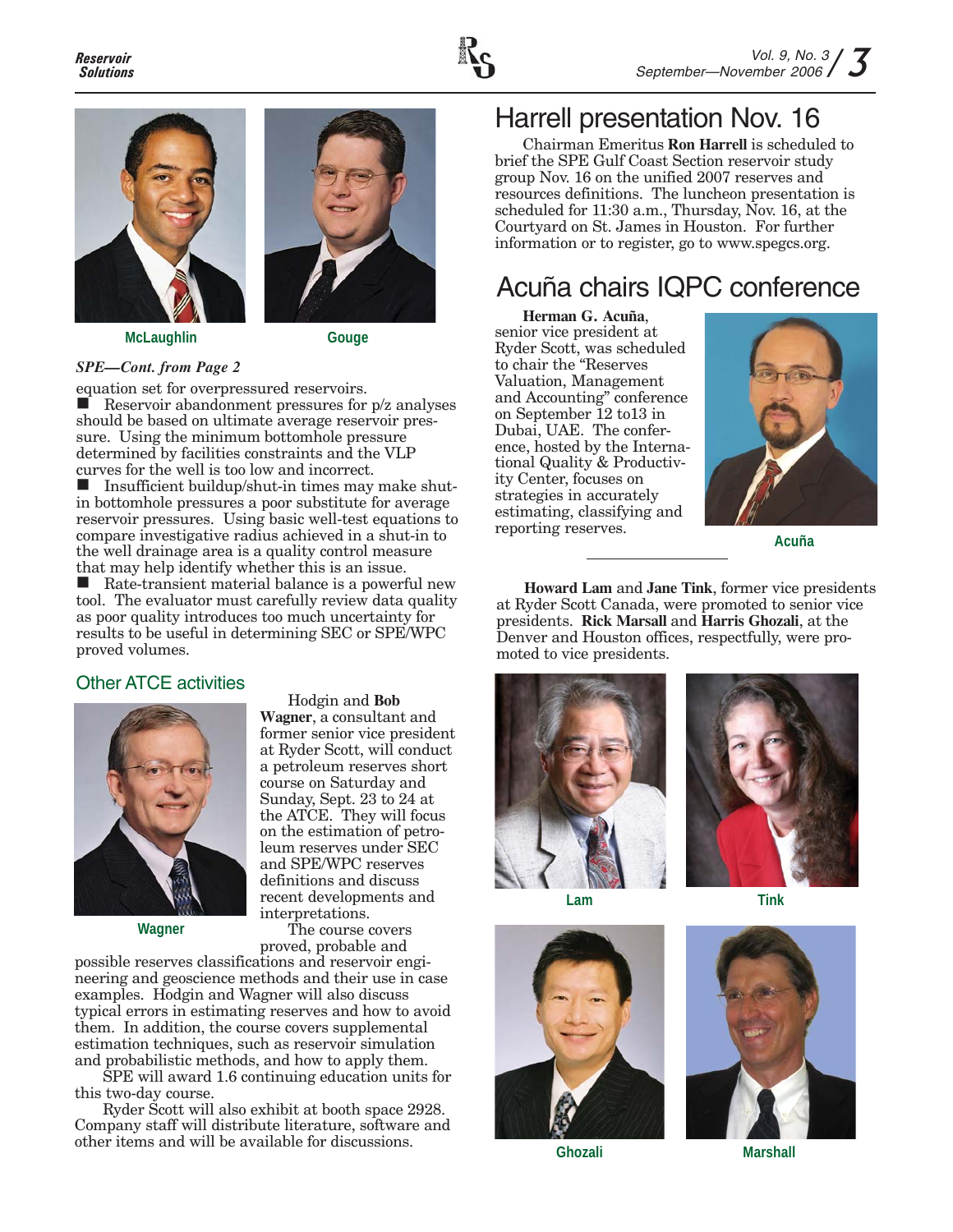

# Five petroleum engineers, geologist join Ryder Scott

Six professionals recently joined Ryder Scott in the Houston, Calgary and Denver offices.

**Timur B. Baishev**, petroleum engineer, joined Ryder Scott Canada in Calgary. Baishev has more than 25 years experience in research and development in the oil industry. He worked with Ryder Scott throughout the 1990s until 2002 as head of the E&P department at United Consultants FDP in Moscow and as vice president and chief at the Moscow office of Russian Petroleum Consultants Corp.



**Baishev**

Baishev has extensive experience using various engineering techniques, including analysis of decline curves, volumetrics, well-test data, material-balance information, pressure-transient data and PVT data. He also worked at Sonatrach Oil State Co. during 1988 to 1992 where he performed reservoir and production engineering analysis and geological modeling. Baishev has BS, MS and PhD degrees in petroleum engineering from the Moscow Institute of Oil and Gas.



**Mario A. Ballesteros**, petroleum engineer, joined the Ryder Scott International Group in Houston. He has more than ten years of reservoir engineering experience, including a background in reserves estimation and analysis of secondary- and tertiary-recovery projects as an engineer and supervisor.

**Ballesteros**

Ballesteros worked at Chevron Corp. during 1995 to 2006 in Colombia, Angola and the mid-continent U.S. He evaluated primary-recovery,

waterflood and CO2 projects. Ballesteros has a BS degree in mechanical engineering and MS degree in petroleum engineering, both from the University of Tulsa.

**Martín J. Cocco**, petroleum engineer, also joined the International Group of Ryder Scott in Houston. Before that, he worked at Chevron North America as a reservoir engineering consultant and at Chevron Overseas Petroleum in Argentina as a reservoir engineer in the asset development department. At Chevron, he calculated and booked reserves and analyzed field performance and drilling **Cocco**



programs to support major reserves changes. He has a BS degree in chemical engineering from the University of Buenos Aires and MS degree in petroleum engineering from Stanford University.

With 15 years of experience evaluating properties in western Canada, **Ed Janicki**, petroleum geologist, has joined Ryder Scott Canada. Before that, he worked at Teknica Petroleum Services Ltd. in Libya as a reservoir geologist. Janicki was also an exploration geologist during 1997 to 1999 at Veba Oil & Gas Gmbh in Libya. In that country, he has analyzed plays with block faulting, fracturing and debris-flow sediments; provided reservoir geology input for



**Janicki**

workovers, and performed mapping.

Also, Janicki worked at the Northwest Territories Geoscience Office during 2000 to 2005 as a project geologist. During the 1990s, he worked at Dax Geological Consultants, McLeay Geological Consultants Ltd. and Zeeland Eco Ltd.—all consulting firms in Canada.

He was a senior geologist at Bow Valley Industries Ltd. during 1988 to 1991. Also, Janicki was an exploration and development geologist during 1980 to 1986 at Hudson's Bay Oil & Gas Ltd. and later at acquiring company Dome Petroleum Ltd. He began his career at the Department of Indian and Northern Affairs in Quebec in 1978. Janicki has a BS degree in geology from Carleton University.

**Richard J. Marshall**, joined the Denver office as a petroleum engineer and was promoted to vice president. Please see photo on Page 3. Previously, Marshall was a consultant for six years and provided property evaluation, litigation support and general petroleum and geological consulting. During 1981 to 1999, Marshall worked at Ryder Scott.

He began his career at Texaco Inc. in 1976 as a production engineer and then worked for Phillips Petroleum Co. as a reservoir engineer and Petro-Lewis Corp. in technical management before joining Ryder Scott. Marshall has a BS degree in geology from the University of Missouri and a MS degree in geological engineering from the University of Missouri at Rolla.



**Jim F. Stinson** joined the Houston office as a petroleum engineer. He has more than 30 years experience in oil and gas consulting at EBS & Associates Inc.; Keplinger & Associates Inc. and Miller, Banta, Poyner & Stinson Inc. He has reservoir evaluation experience in every major U.S. producing basin, including in the gulf coast salt dome, onshore and offshore, and

**Stinson** *Please see Staff Added on next page*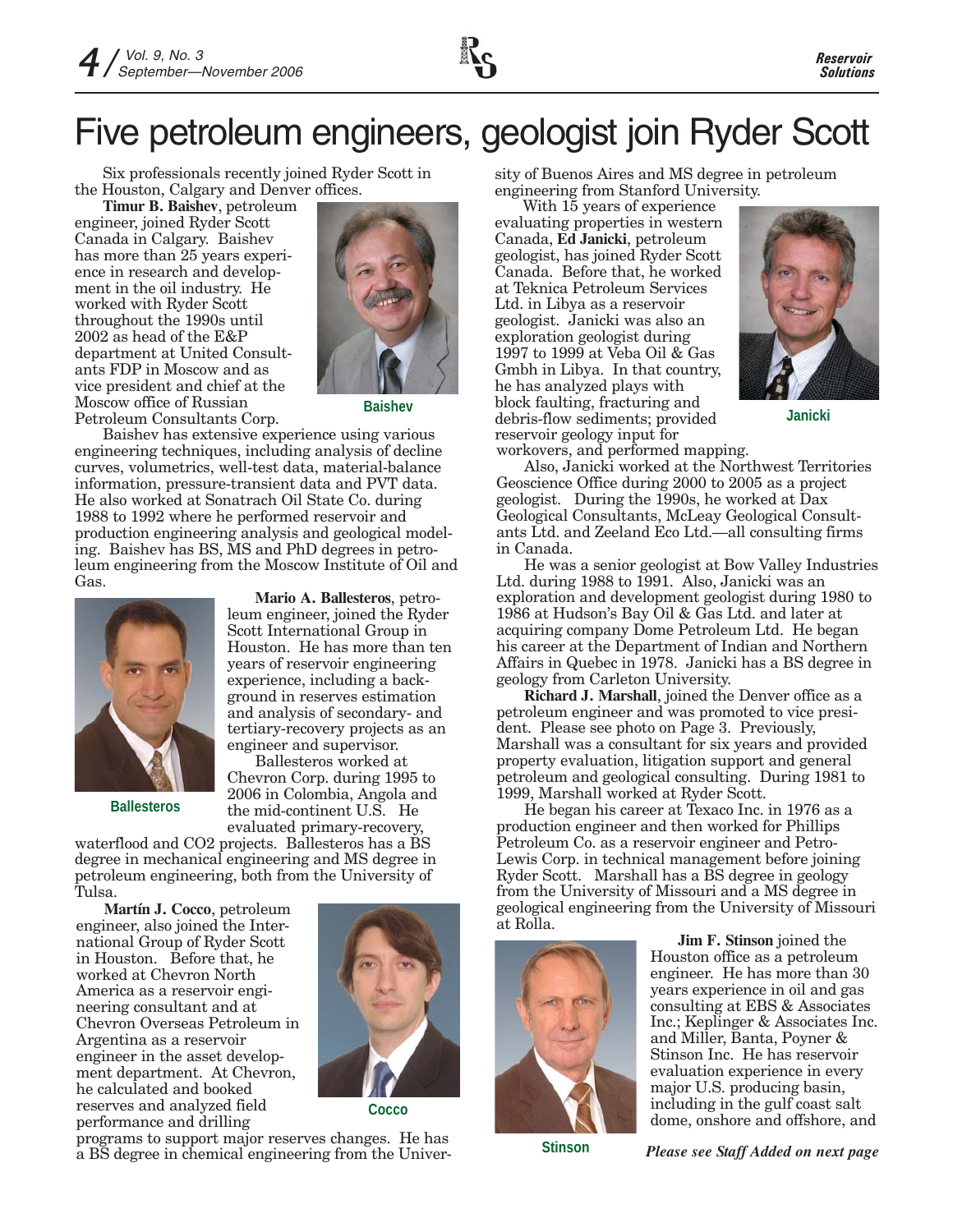# Geo modeling of thin bed CBM reservoirs detailed

**Steve Phillips**, vice president and geologist at Ryder Scott, said that even though volumetric analysis of original and remaining gas content is a routine step in estimating coalbedmethane reserves, measuring the thickness and quality of thin coal seams is frequently problematic, because of the limitations of the wireline-log resolu-



**Phillips**

Phillips made his remarks at the Ryder Scott reserves conference last May. He said that Ryder Scott confronted this issue during a recent assignment to create a 3D geologic model of a Black Warrior basin CBM field.

tion.

The bulk density log is the key to identifying coal thickness and quality, said Phillips. Logs run in the study-area wells are recorded on a 1/10th-ft sample interval and have a vertical resolution of about eighteen inches.

In other words, the detector on the logging tool must be about 1.5 ft or more above or below the boundary between coal and adjacent rock before it can yield a reliable density reading of the seam, he said.

Therefore, the minimum density observed in seams thinner than about three ft will be some value between the true density of the coal and that of the surrounding rock. This problem is also known as "shouldering" and is illustrated in Figure 1.

A 3D geologic model attempts to simulate a reservoir by approximating the actual geologic conditions with a finite number of box-like cells. Those cells represent the physical bulk volume of the reservoir.

"Think of a room filled with pizza boxes. These boxes occupy space and can be filled with a variety of values that represent reservoir properties. Think of pizza and toppings in each box," said Phillips.

He designed the geologic model to compensate for the shouldering effect to give thin coal seams their most realistic gas content. Phillips set the cell height to six inches, providing each cell with five density

### *Staff Added—Cont. from Page 4*

in the Midland, San Juan and Appalachian basins. Experience in international areas includes offshore New Zealand, North Sea, South America and offshore China. Stinson received a BS degree in petroleum engineering from Mississippi State University.





samples from the wireline log for upscaling into a single value. He used density logs previously normalized by Ryder Scott contract petrophysicist **Rick Richardson**.

Commonly, upscaling involves a simple averaging of the finely sampled input values into cells penetrated by a well. However, in this case, Phillips chose the minimum density value as the single density number representing each cell.

"By choosing the minimum value, cells at the upper and lower coal-seam boundaries are not severely penalized for shouldering effects," said Phillips. "And for thicker coal seams, where the log reading is reliable, the result is the same as averaging the individual log readings."

See example in Figure 2. For more information on geological modeling, Phillips can be contacted at steve\_phillips@ryderscott.com.

A full recap of the reserves conference was published in the June 2006 *Reservoir Solutions*.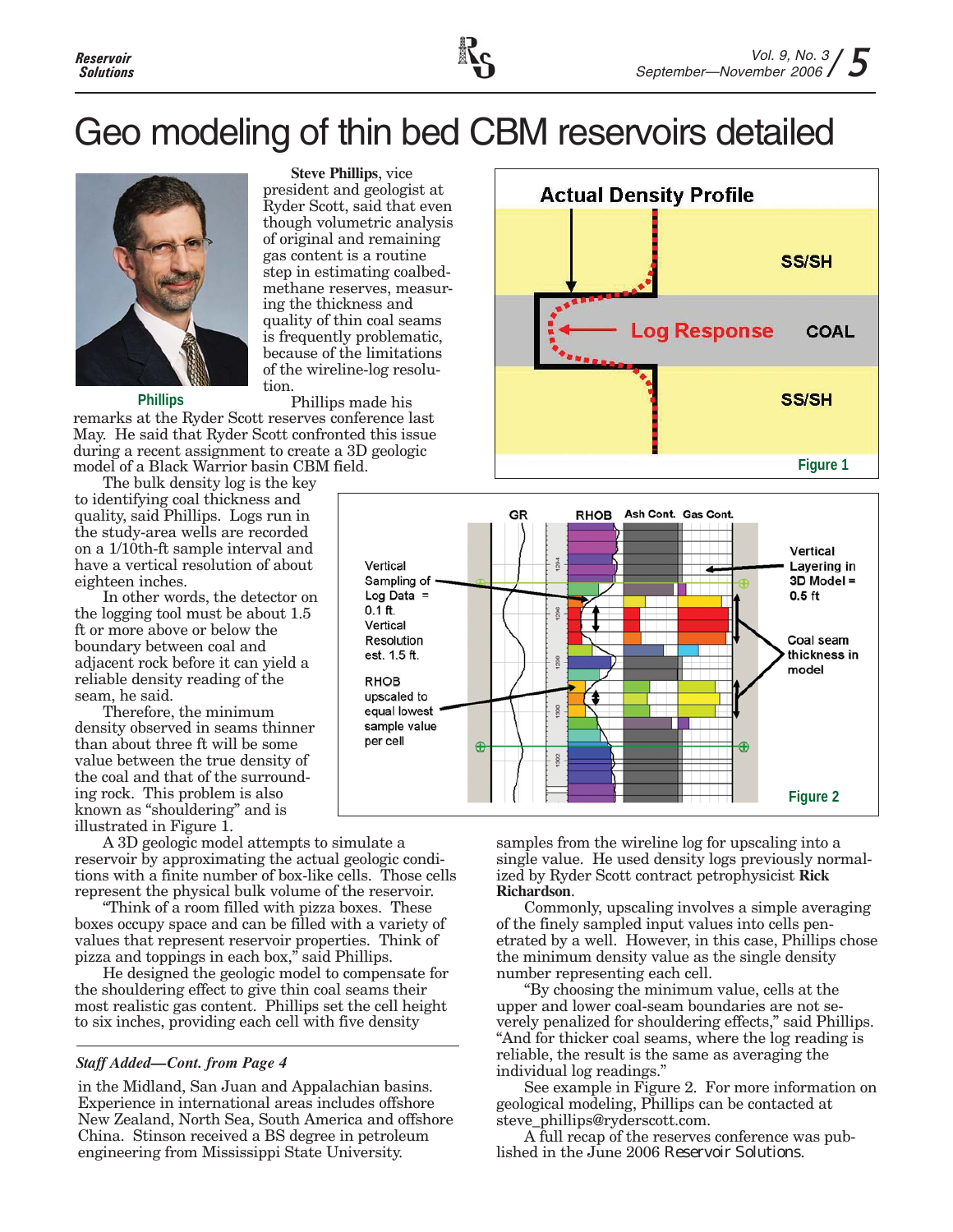# Lure of vast gas resources spurs interest in hydrates

### Wilson both cautious and optimistic on hydrates

In the early 1990s, **Scott Wilson**, like most petroleum engineers, had scorned gas hydrates as either a nuisance that intermittently freezes off chokes or a severe hindrance that plugs off entire pipelines.

At that time, the industry did not see these clusters of frozen water molecules, each holding a methane molecule, to be a potential energy source. Wilson first heard of exploiting natural gas hydrates

about 15 years ago as an industry advisor to the University of Alaska Fairbanks.

Now a vice president in the Ryder Scott Denver office, Wilson is considered an expert in hydrate modeling and serves on the joint National Energy Technology Laboratory— U.S. Geological Survey methane hydrate simulator team. With natural gas prices soaring, government and industry have begun to investigate the feasibility of commercially producing gas hydrates.

Experts have said that more hydrocarbons are contained in hydrate deposits than the combined oil, gas and coal reserves worldwide. USGS studies predict that 500-to-120,000 Tcf of natural gas are locked up in gas hydrates worldwide.

"That's a 18-digit number, believe it or not.

The upper limit is 120 quadrillion standard cubic feet," said Wilson. "But with a zero recovery factor, a huge number times zero is still zero and there is a lot of gold in the ocean too."

In debates between proponents and naysayers, Wilson has yet to take sides. "Only long-term test wells can prove up a play, but I still remain hopeful

"That's a 18-digit number, believe it or not. The upper limit is 120 quadrillion standard cubic feet. But with a zero recovery factor, a huge number times zero is still zero and there is a lot of gold in the ocean too." — Wilson

**Gas hydrates: Fossil-fuel fire from ice**

that hydrates will be commercially exploited one day," he said.

U.S. government funding has focused on further defining the resource, evaluating the climate change and environmental impacts and most recently on investigating production methods and potential. The government of Japan spends millions of dollars each year trying to better define the potential of gas hydrate since significant volumes exist in the sediments just offshore.

However, drilling and testing deepwater wells is prohibitively expensive. The more feasible opportunities for testing are in the U.S. and Canada Arctic region.

Meanwhile, industry has focused on flow assurance with a few numerical studies showing disappointing results at prices prevalent in the late 1990s. At that time, Henry Hub benchmark gas prices were around \$2 per MMBTU. Since then, the economics have changed dramatically, with Henry Hub prices fluctuating between \$7 and \$13 per MMBTU over the past year.

### Four short years long on progress

Four years ago, Wilson helped predict the performance of a hypothetical gas hydrate test well on the North Slope of Alaska

in a joint project between the DOE and BP Exploration Alaska Inc. He helped quantify technical risk and conducted numerical modeling work.

"There are a variety of numerical prediction methods that have grown from compositional/thermal simulators, academia and government-funded research," said Wilson. "These models have done well in predicting behaviors on the scale of a pipeline plug, but when it comes to predicting the dissociation around a horizontal gas hydrate producer in a 30-ft thick zone spaced at 40 acres, that's a big extrapolation."

The lack of macroscopic data has been the greatest challenge to improving predictions even today. Although gas hydrate remains frozen in huge quantities below the permafrost in petroleum basins in Siberia, Northwest Territories and Alaska, no one has attempted to produce the gas intentionally. The Messoyakha field in North Central Siberia is reputed

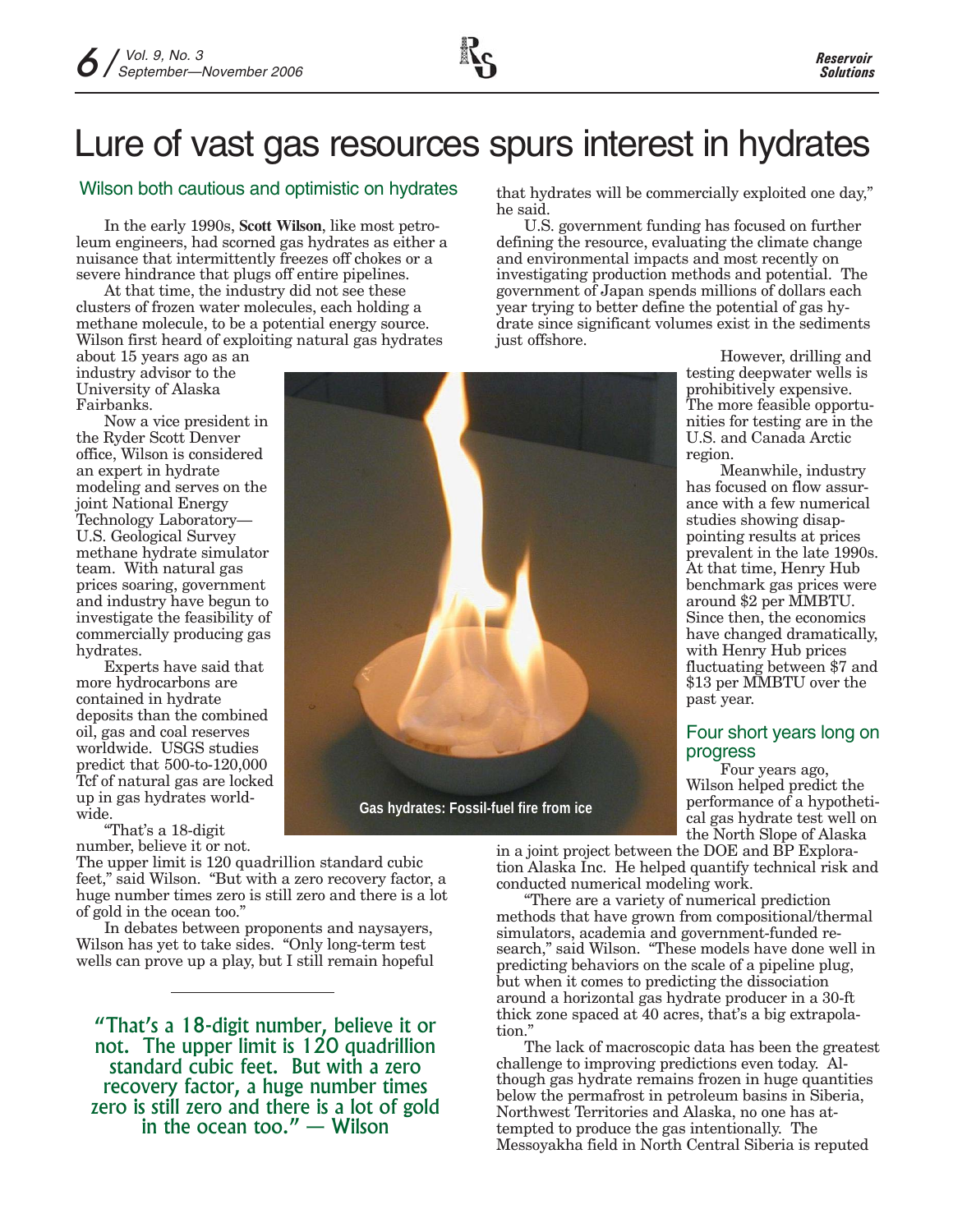

to have produced gas from hydrates as well as conventional gas, but indisputable evidence of commercial production still does not exist.



In 2002, encouraging well test results indicated potential producibility at the Mallik project on the Mackenzie Delta in Canada. The partners cored thick, high-saturation sections of gas hydrate and conducted several wireline formation tests (MDT tests) that showed permeability of the gas-hydrate-bearing section to be higher than

Each of the tests recovered water and gas with better results than from many tight-gas wells before stimulation. Unfortunately, the partners did not attempt a long-term test in the Mallik well because of weather-window and budget constraints.

In 2003, Wilson was involved in creating the first field-scale gas hydrate reservoir simulation that used actual characteristics of a reservoir at the North Slope's Milne Point. He used geologic description work done at USGS, thermal/compositional fluid and



**Wilson**

rock descriptions from a University of Alaska master's thesis and the CMG STARS simulator to model a realistic depletion scenario.

Wilson had to make a few modifications to get the model of the reservoir to run cleanly. For example, all reaction temperatures had to be shifted up since the model stops at 0 degrees Celsius and some of the most "interesting" behaviors happen at the freezing point of water.





**Wilson created this dynamic model of a gas hydrate reservoir at Milne Point on the North Slope of Alaska. It shows reduced pressure over time as free gas adjacent to the hydrates is extracted through a hypothetical pilot well. The pressure reduction causes the gas hydrate to start to disassociate.**

"In the end, the results were reasonable and reflected a base on which sensitivities could be run," he said.

Wilson presented his results at the AAPG Hedberg conference in Vancouver in 2004. Since then, the interest in potential gas hydrate production has grown steadily. At the request of U.S. Secretary of Energy Samuel Bodman, Wilson serves on the DOE Methane Hydrate Advisory Committee and has recently advised the U.S. Minerals Management Service on a 2006 study of U.S. gulf coast gas hydrate potential.

BP continues the collaborative research project in Alaska with the DOE and has recognized the innovative work. Most recently, Wilson provided expert commentary in the April 2006, *Popular Mechanics* magazine, in an article, "Fire in Ice," posted at www.popularmechanics.com/science/earth/ 2558946.html.

The article outlines two main extraction methods that have been successfully tested at the Mallik site.